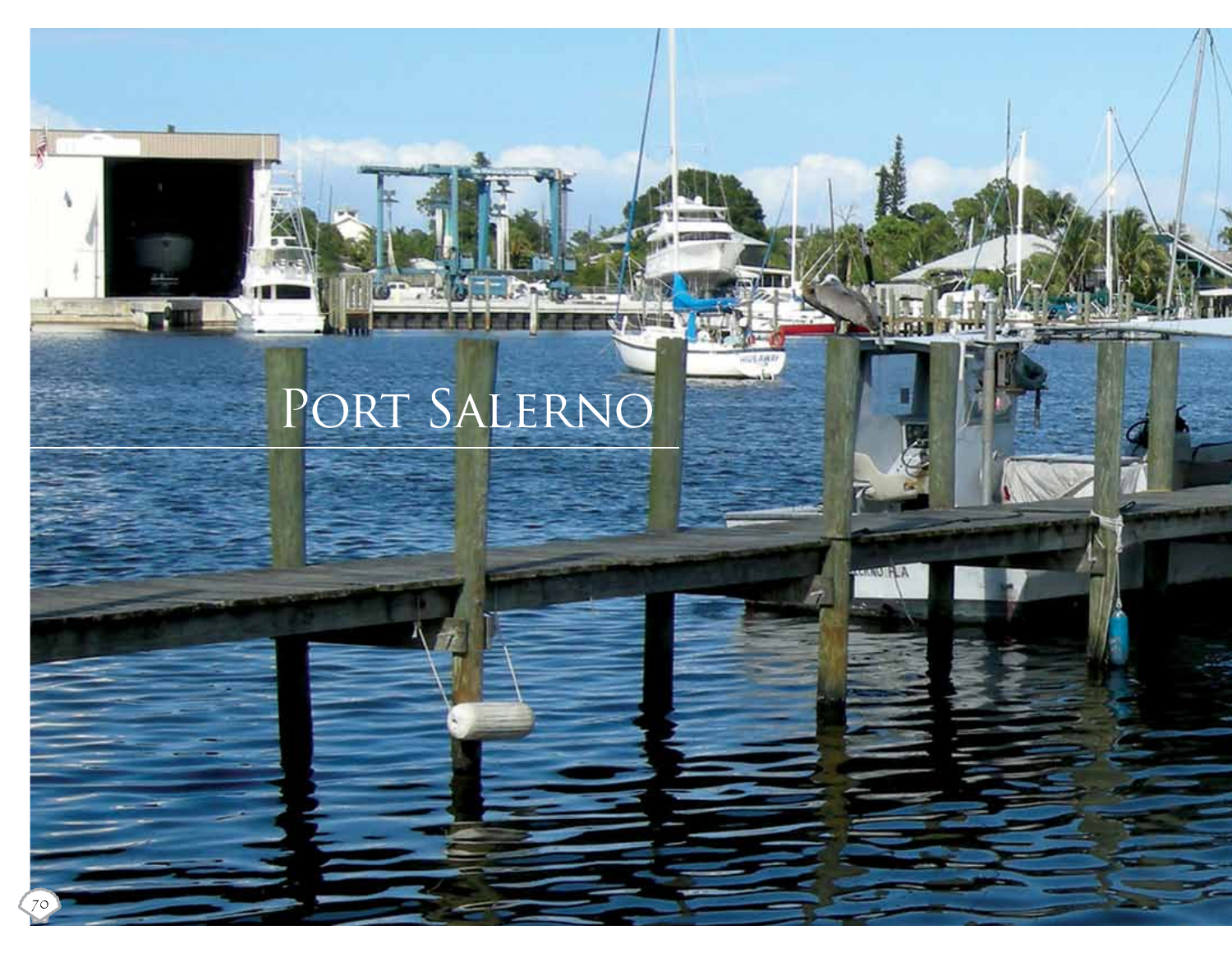

### **Port Salerno**

## **Community Snapshot**

**VISION:** "The '2020 Vision for a Sustainable Martin County' created the foundation for Port Salerno's vision of the future and its Community Redevelopment Plan with a focus on: Retention of Port Salerno's historic character and strengthening of neighborhoods, commercial centers, parks and the environment."

**DESIGNATION:** 2001

**APPLICANT:** Martin County

**STATUS:** Inactive; participates as a member of the Port Salerno CRA Neighborhood Advisory Committee.

 **KEY ACCOMPLISHMENTS:** Established the Port Salerno Commercial Fishing Dock Authority; Initiated Phases 1-2 of Waterfront Boardwalk; Obtained funding for dredging at Manatee Pass; designed way-finding signs for downtown and the commercial pier.

**CURRENT CHALLENGES:** Assisting local businesses and homeowners with the dredging project; assisting the Port Salerno Commercial Fishing Dock Authority to design and build a more efficient and up-to-date dockside area for its operations.

#### **FLORIDA ASSESSMENT OF COASTAL TRENDS DATA:**

| <b>Number of Active Volunteers: 12</b>  |               |
|-----------------------------------------|---------------|
| <b>Volunteer Hours Contributed: 948</b> |               |
| <b>Public Dollars Contributed:</b>      | \$9.3 million |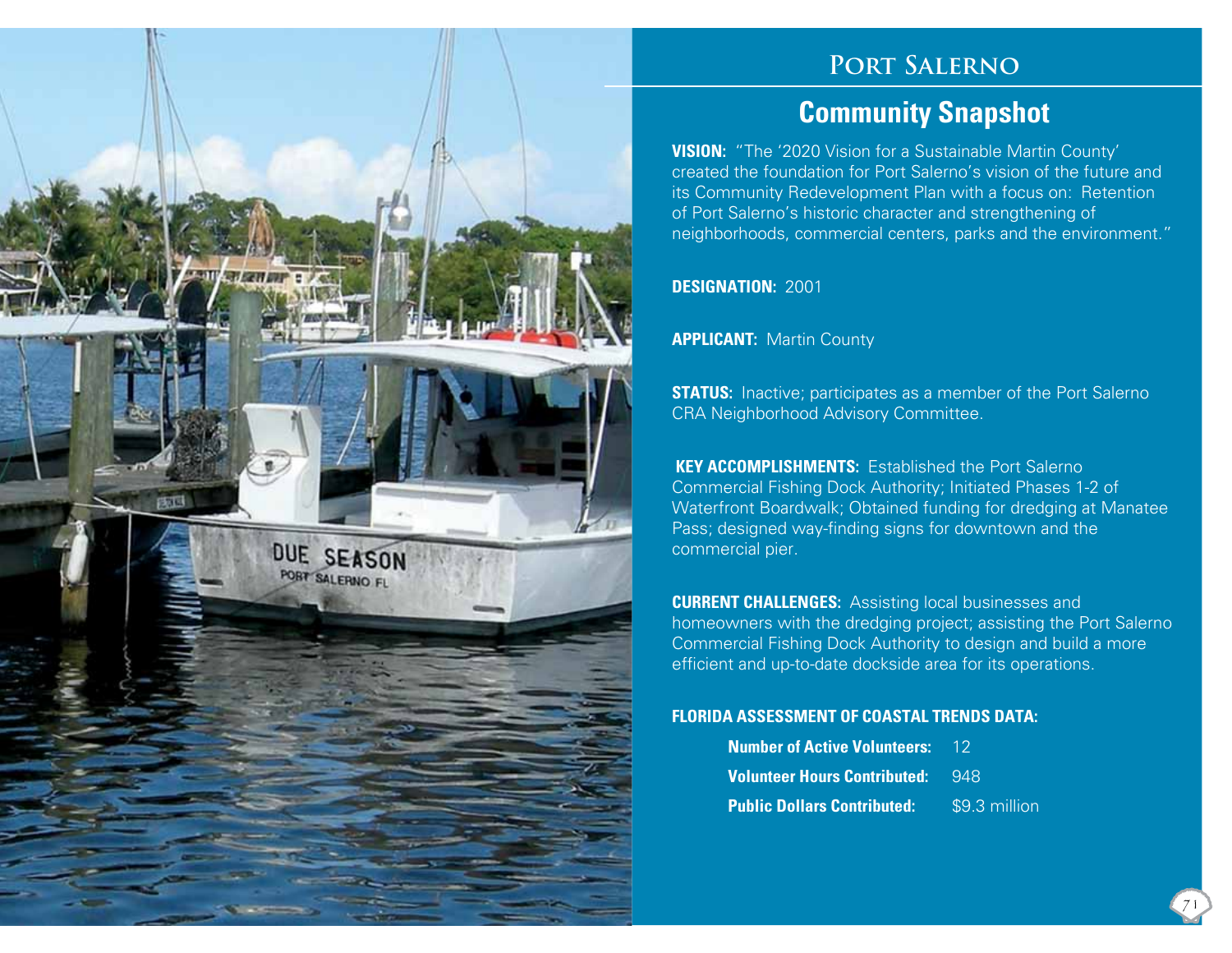# Port Salerno



Port Salerno is a historic fishing village tucked away at the side of a protected harbor known as the Manatee Pocket. The community is located just south of Stuart, the governmental seat of Martin County, on Florida's Central Atlantic Coast. "The Pocket" is rimmed with small shops and restaurants; centers for boat storage, haul out, and repair; resorts; and a string of commercial fishing docks. The waterway opens into the St. Lucie River estuary and the St. Lucie Inlet, putting recreational boaters and sport and commercial fishermen within three miles of open waters — and federal regulation — in the Atlantic Ocean.

#### History of the Waterfronts Florida Partnership

Located in an unincorporated area of the County, Port Salerno was among the first communities in 1997 to apply for the newly created Waterfronts Florida Partnership Program. While not selected as one of the first Waterfronts Florida communities, Port Salerno reapplied and gained designation in 2001.

In the intervening years, Port Salerno became one of the first areas to participate in Martin County's Community Redevelopment Agency (CRA), taking part in charrettes and vision exercises to prepare a plan for what the fishing village should look like in the future. One of the key elements of the CRA vision was the development of the Manatee Pocket Walk, a boardwalk that would eventually allow the public to walk around the edge of most of the harbor, another priority aimed to preserve the fishing industry.

The CRA Neighborhood Advisory Committee and the County were ready to move into action by the time Port Salerno became a Waterfronts Community;

the program and its focus were viewed as tools critical to implementation of the vision. The designation came with seed money for planning and the potential for extra points on applications for some state grant funds. The CRA tax money paid for a planner to staff the Port Salerno Waterfronts Partnership and work associated with the boardwalk and other waterfront projects. Waterfronts Florida staff provided technical assistance to Martin County planners, helping them to work through unexpected problems encountered with obtaining environmental permits and securing a submerged land lease for the commercial fishing docks.

#### Preservation of Working Waterfront

Waterfronts Florida Partnership Communities must focus on a set of four priority topics: provide for public access to the waterfront, attend to environmental and cultural resources, revitalize the economy, and pay attention to how to mitigate property damage and loss of life in hazardous situations. As it turned out, preservation of the historic commercial fishing industry served as part of the Partnership's work on both cultural resources and hazard mitigation. It also turned out to be one of the biggest challenges — and learning experiences.

Commercial operations traditionally lined the banks of the Manatee Pocket. Some say that fishing was among the first industries at Port Salerno, but the industry nearly collapsed here and in other parts of Florida after the 1994 Constitutional Amendment that outlawed most nets to harvest fish for commercial purposes in Florida waters. Commercial crabbers and hook and line fishermen who docked at Port Salerno survived the net ban, and some of the net fishermen adapted, switching to the smaller, more labor intensive cast nets still legal in state waters. But the fish houses — the waterfront businesses where fishermen got ice and sold their catch — failed, in part because of losses associated with the change in public policy and in part because of market forces. The last fish house was eventually converted to an art center and gallery.

In 1999 the Partnership began work on plans to create the waterfront boardwalk that would pass through the commercial fishing docks. In the course of design and permitting, the Partnership and the fishermen learned that the fishermen did not own the upland and that no one held a submerged land lease for the stateowned underwater property. The County, as owner of the adjacent upland, was the only organization that could apply for the lease.